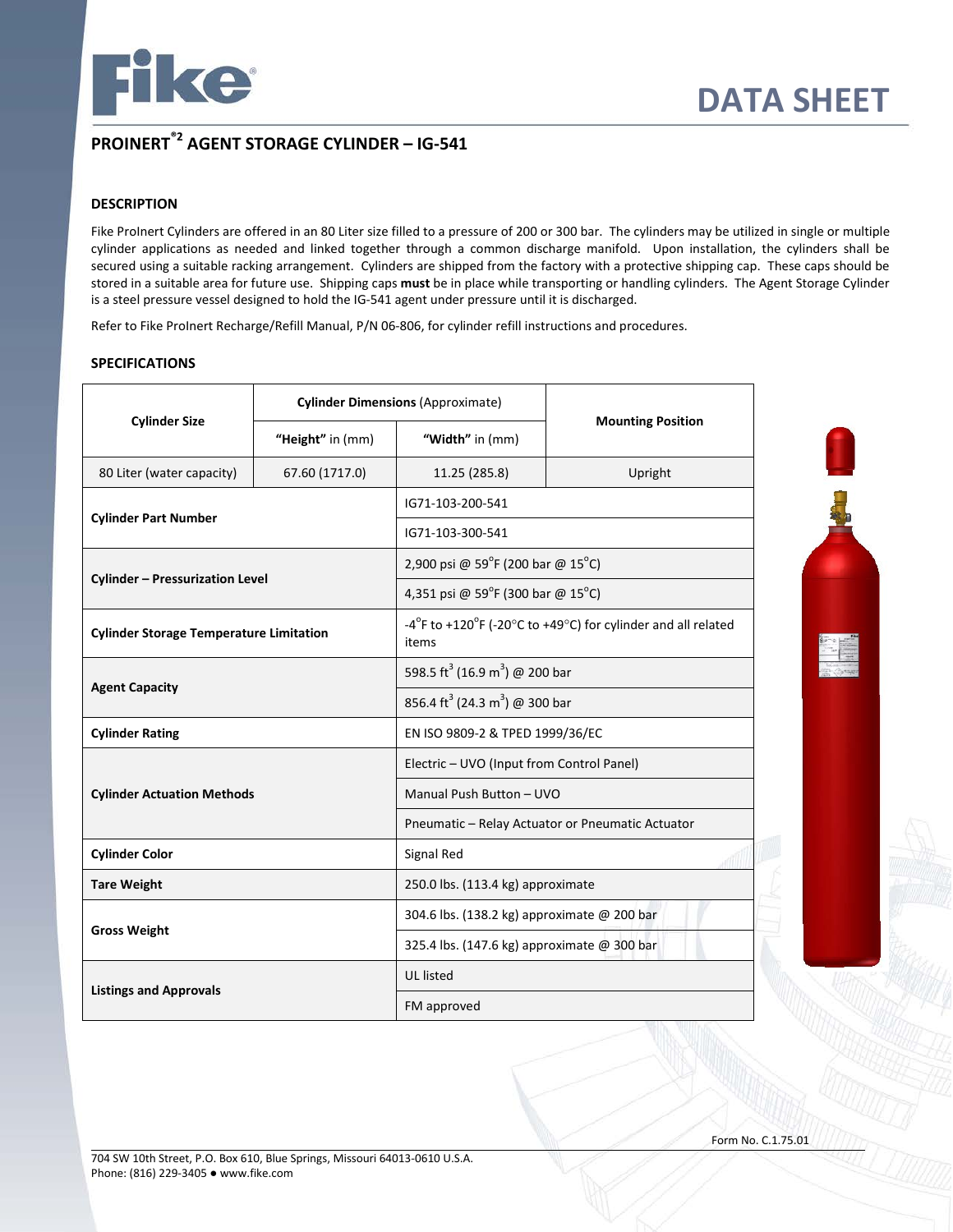Each cylinder is fitted with a ProInert Discharge Valve Assembly. The Fike ProInert Valve Assembly is a pressure-controlled outlet valve designed to provide an outlet pressure of 645 psi (44.5 bar) and a free flow area of 12mm in diameter. Each valve is equipped with a safety relief disc that will rupture if the cylinder pressure exceeds the rating of the rupture disc. The rupture disc is set to relieve at below the test pressure of the cylinder.

Each primary cylinder(s) valve is equipped with a combined pressure gauge and switch providing visual pressure monitoring, as well as continuous cylinder pressure monitoring at the control panel. Secondary cylinder(s) valve is equipped with a pressure gauge only. As an option, secondary cylinder(s) valve can also be equipped with a combined pressure gauge and switch.

**NOTE:** The Fike system does NOT require a pressure reducing orifice plate.



### **CYLINDER W/ DISCHARGE OUTLET VALVE**

**WARNING:** Shipping Cap must be in place when moving, weighing or transporting a filled or empty cylinder. Failure to do so may result in death, injury and/or property damage.

The valve assembly is available in a 200 bar model and a 300 bar model. The valve has a forged brass body. All threads comply with ANSI B2.1, ISO 7-1 & ISO 228-1. The valve meets the requirements of Fike's UL & FM approved.

### **ITEMS SUPPLIED WITH CYLINDER**

|                | PROINERT 80L CYLINDER ASSEMBLY (P/N IG71-103-XXX-XXX)<br><b>NOTE:</b> The following items are furnished with each Cylinder Assembly |                                     |  |  |
|----------------|-------------------------------------------------------------------------------------------------------------------------------------|-------------------------------------|--|--|
| Item No.       | <b>Part Number</b>                                                                                                                  | <b>Description</b>                  |  |  |
|                | 02-10631                                                                                                                            | Cylinder, 80L w/ Agent              |  |  |
| $\overline{2}$ | 02-13727                                                                                                                            | Cylinder I.D. Label for 200 bar     |  |  |
|                | 02-13728                                                                                                                            | Cylinder I.D. Label for 300 bar     |  |  |
| 3              | IG71-001-1                                                                                                                          | Prolnert Valve Assembly for 300 bar |  |  |
|                | IG71-001-2                                                                                                                          | ProInert Valve Assembly for 200 bar |  |  |
| 4              | 02-4829                                                                                                                             | Safety/Shipping Cap                 |  |  |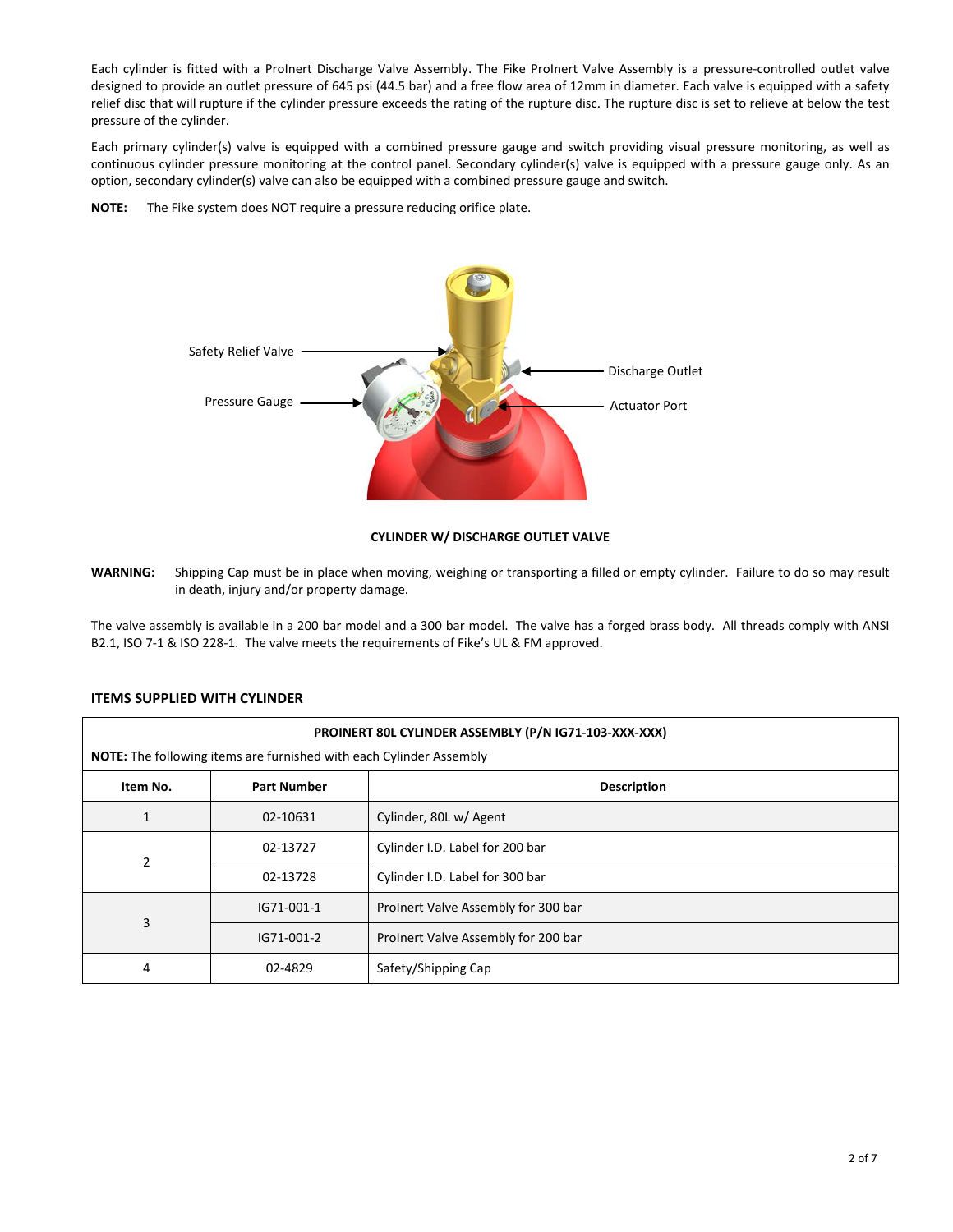### **NOTES:**

- 1) Fike nameplate provides the information that is specific to each cylinder: Assembly number of the cylinder, year manufactured, fill date, Weight information: tare, gross and agent and Installation, operation and safety information. All cylinders filled either by the factory or by an Approved Initial Fill Station are provided with a nameplate bearing the approval agency markings.
- 2) All cylinders do not have siphon tubes and can be mounted the vertical or horizontal position.

### **ORDERING FORMAT FOR CYLINDER ASSEMBLY**

When placing an order for a Cylinder Assembly, you MUST specify the following in addition to the basic part number.

IG71 – 103 – XXX – 541 Pressure Agent

> For a 80L Cylinder @ 200 bar and IG-541 Agent p/n is IG71-103-200-541

> For a 80L Cylinder @ 300 bar and IG-541 Agent p/n is IG71-103-300-541



### **ITEMS SUPPLIED WITH COMPLETER KITS FOR USE WITH "NPT" THREADS** (Completer Kits must be ordered separately)

The completer kit provides the means of actuation, manifold connection and pressure monitoring for the cylinder, one required on each cylinder. There are 2 methods of operation available – Electric / Manual and Pneumatic for both 200 and 300 bar cylinders.

There are 8 options available: 4 for 200 bar systems and 4 for 300 bar systems

| COMPLETER KIT - IG-541 & 200 bar PRIMARY ELECTRIC (P/N IG71-236-200-541-PE)<br>COMPLETER KIT - IG-541 & 300 bar PRIMARY ELECTRIC (P/N IG71-236-300-541-PE)<br>NOTE: The following items are furnished with Completer Kit |                    |                                               |
|--------------------------------------------------------------------------------------------------------------------------------------------------------------------------------------------------------------------------|--------------------|-----------------------------------------------|
| <b>Item Number</b>                                                                                                                                                                                                       | <b>Part Number</b> | <b>Description</b>                            |
|                                                                                                                                                                                                                          | 02-14013           | Pressure Gauge w/ Switch Assembly for 200 bar |
| $\mathbf{1}$                                                                                                                                                                                                             | 02-14014           | Pressure Gauge w/ Switch Assembly for 300 bar |
| 2                                                                                                                                                                                                                        | IG71-123           | Discharge Hose Assembly                       |
| 3                                                                                                                                                                                                                        | 02-13571           | Universal Valve Operator (UVO)                |
| 4                                                                                                                                                                                                                        | 70-312             | <b>Reset Tool</b>                             |
| 5                                                                                                                                                                                                                        | 02-13280           | Din Connector                                 |
| 6                                                                                                                                                                                                                        | 02-13713           | <b>Actuation Hose</b>                         |
| $\overline{7}$                                                                                                                                                                                                           | IG71-0166          | Plug Removal Tool                             |
| 8                                                                                                                                                                                                                        | 02-2213            | Security Tie                                  |
| 9                                                                                                                                                                                                                        | 02-14802           | Lubricant (Molykote 111)                      |

#### **Option 1 – Completer Kit for Primary Cylinder w/ Electric – Manual Operation**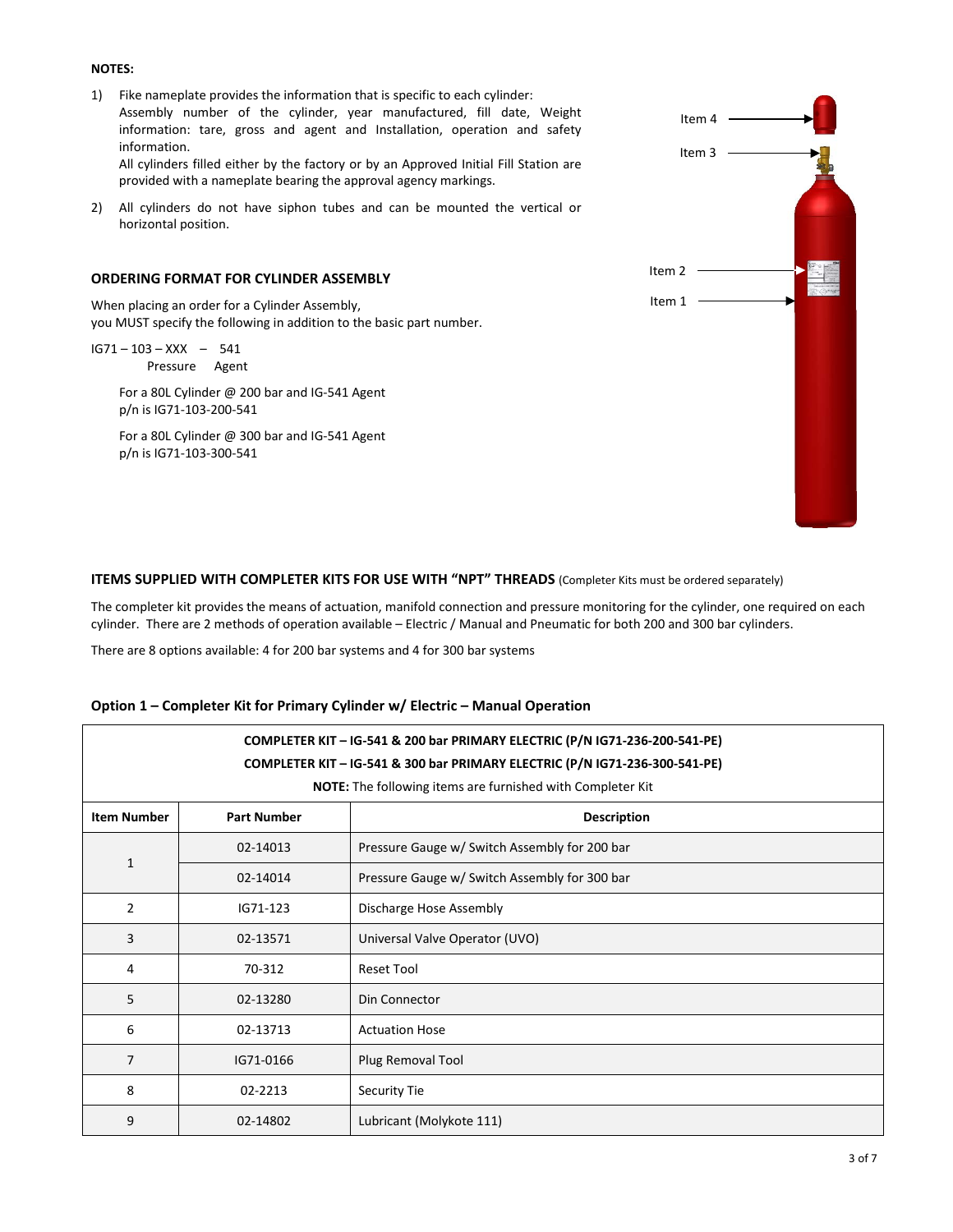# **Option 2 – Completer Kit for Primary Cylinder w/ Pneumatic Operation**

| COMPLETER KIT - IG-541 & 200 bar PRIMARY PNEUMATIC (P/N IG71-236-200-541-PP)<br>COMPLETER KIT - IG-541 & 300 bar PRIMARY PNEUMATIC (P/N IG71-236-300-541-PP)<br><b>NOTE:</b> The following items are furnished with Completer Kit |                    |                                               |  |
|-----------------------------------------------------------------------------------------------------------------------------------------------------------------------------------------------------------------------------------|--------------------|-----------------------------------------------|--|
| <b>Item Number</b>                                                                                                                                                                                                                | <b>Part Number</b> | <b>Description</b>                            |  |
| $\mathbf{1}$                                                                                                                                                                                                                      | 02-14013           | Pressure Gauge w/ Switch Assembly for 200 bar |  |
|                                                                                                                                                                                                                                   | 02-14014           | Pressure Gauge w/ Switch Assembly for 300 bar |  |
| 2                                                                                                                                                                                                                                 | IG71-220           | Relay Actuator Assembly w/ Actuation Hose     |  |
| 3                                                                                                                                                                                                                                 | IG71-123           | Discharge Hose Assembly                       |  |
| 4                                                                                                                                                                                                                                 | IG71-0166          | Plug Removal Tool                             |  |
| 5                                                                                                                                                                                                                                 | 02-14802           | Lubricant (Molykote 111)                      |  |

# **Option 3 – Completer Kit for Secondary Cylinder(s) w/ Pneumatic Operation**

| COMPLETER KIT - IG-541 & 200 bar SECONDARY PNEUMATIC (P/N IG71-236-200-541-SP)<br>COMPLETER KIT - IG-541 & 300 bar SECONDARY PNEUMATIC (P/N IG71-236-300-541-SP)<br>NOTE: The following items are furnished with Completer Kit |                    |                                               |  |
|--------------------------------------------------------------------------------------------------------------------------------------------------------------------------------------------------------------------------------|--------------------|-----------------------------------------------|--|
| <b>Item Number</b>                                                                                                                                                                                                             | <b>Part Number</b> | <b>Description</b>                            |  |
| $\mathbf{1}$                                                                                                                                                                                                                   | 02-13662           | Pressure Gauge for 200 bar                    |  |
|                                                                                                                                                                                                                                | 02-13663           | Pressure Gauge for 300 bar                    |  |
| $\overline{2}$                                                                                                                                                                                                                 | IG71-104           | Pneumatic Actuator Assembly w/ Actuation Hose |  |
| 3                                                                                                                                                                                                                              | IG71-123           | Discharge Hose Assembly                       |  |
| 4                                                                                                                                                                                                                              | 02-14802           | Lubricant (Molykote 111)                      |  |

# **Option 4 – Completer Kit for Secondary Cylinder(s) w/ Pneumatic Operation (Pressure Gauge w/ Low Pressure Switch Option)**

| COMPLETER KIT - IG-541 & 200 bar SECONDARY PNEUMATIC (P/N IG71-236-200-541-SPL)<br>COMPLETER KIT - IG-541 & 300 bar SECONDARY PNEUMATIC (P/N IG71-236-300-541-SPL)<br><b>NOTE:</b> The following items are furnished with Completer Kit |                    |                                               |  |
|-----------------------------------------------------------------------------------------------------------------------------------------------------------------------------------------------------------------------------------------|--------------------|-----------------------------------------------|--|
| <b>Item Number</b>                                                                                                                                                                                                                      | <b>Part Number</b> | <b>Description</b>                            |  |
| 1                                                                                                                                                                                                                                       | 02-14013           | Pressure Gauge w/ Switch Assembly for 200 bar |  |
|                                                                                                                                                                                                                                         | 02-14014           | Pressure Gauge w/ Switch Assembly for 300 bar |  |
| $\mathfrak{p}$                                                                                                                                                                                                                          | IG71-104           | Pneumatic Actuator Assembly w/ Actuation Hose |  |
| 3                                                                                                                                                                                                                                       | IG71-123           | Discharge Hose Assembly                       |  |
| 4                                                                                                                                                                                                                                       | 02-14802           | Lubricant (Molykote 111)                      |  |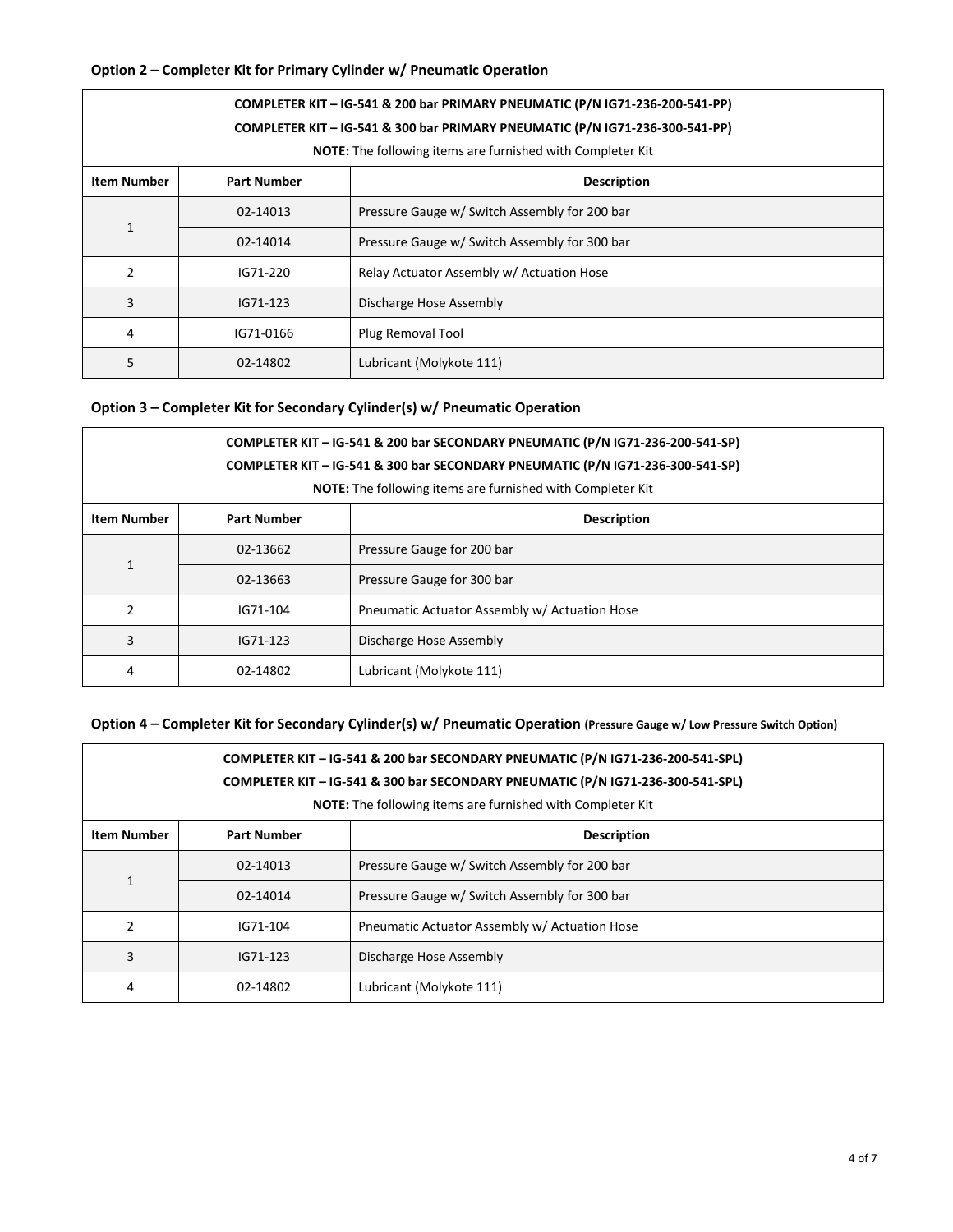## **ITEMS SUPPLIED WITH COMPLETER KITS FOR USE WITH "BSP" THREADS** (Completer Kits must be ordered separately)

The completer kit provides the means of actuation, manifold connection and pressure monitoring for the cylinder, one required on each cylinder. There are 2 methods of operation available – Electric / Manual and Pneumatic for both 200 and 300 bar cylinders.

There are 8 options available: 4 for 200 bar systems and 4 for 300 bar systems

#### **Option 1 – Completer Kit for Primary Cylinder w/ Electric – Manual Operation**

# **COMPLETER KIT – IG-541 & 200 bar PRIMARY ELECTRIC (P/N IG71-112-200-541-PE)**

### **COMPLETER KIT – IG-541 & 300 bar PRIMARY ELECTRIC (P/N IG71-112-300-541-PE)**

**NOTE:** The following items are furnished with Completer Kit

| <b>Item Number</b> | <b>Part Number</b> | <b>Description</b>                            |  |
|--------------------|--------------------|-----------------------------------------------|--|
|                    | 02-14013           | Pressure Gauge w/ Switch Assembly for 200 bar |  |
| $\mathbf{1}$       | 02-14014           | Pressure Gauge w/ Switch Assembly for 300 bar |  |
| $\overline{2}$     | IG71-003           | Discharge Hose Assembly                       |  |
| 3                  | 02-13571           | Universal Valve Operator (UVO)                |  |
| 4                  | 70-312             | <b>Reset Tool</b>                             |  |
| 5                  | 02-13280           | Din Connector                                 |  |
| 6                  | 02-13713           | <b>Actuation Hose</b>                         |  |
| 7                  | IG71-0166          | Plug Removal Tool                             |  |
| 8                  | 02-2213            | Security Tie                                  |  |
| 9                  | 02-14802           | Lubricant (Molykote 111)                      |  |

## **Option 2 – Completer Kit for Primary Cylinder w/ Pneumatic Operation**

| COMPLETER KIT - IG-541 & 200 bar PRIMARY PNEUMATIC (P/N IG71-112-200-541-PP)<br>COMPLETER KIT - IG-541 & 300 bar PRIMARY PNEUMATIC (P/N IG71-112-300-541-PP)<br><b>NOTE:</b> The following items are furnished with Completer Kit |                    |                                               |  |
|-----------------------------------------------------------------------------------------------------------------------------------------------------------------------------------------------------------------------------------|--------------------|-----------------------------------------------|--|
| <b>Item Number</b>                                                                                                                                                                                                                | <b>Part Number</b> | <b>Description</b>                            |  |
|                                                                                                                                                                                                                                   | 02-14013           | Pressure Gauge w/ Switch Assembly for 200 bar |  |
| $\mathbf{1}$                                                                                                                                                                                                                      | 02-14014           | Pressure Gauge w/ Switch Assembly for 300 bar |  |
| 2                                                                                                                                                                                                                                 | IG71-220           | Relay Actuator Assembly w/ Actuation Hose     |  |
| 3                                                                                                                                                                                                                                 | IG71-003           | Discharge Hose Assembly                       |  |
| 4                                                                                                                                                                                                                                 | IG71-0166          | Plug Removal Tool                             |  |
| 5                                                                                                                                                                                                                                 | 02-14802           | Lubricant (Molykote 111)                      |  |

# **Option 3 – Completer Kit for Secondary Cylinder(s) w/ Pneumatic Operation**

|                                                                   | COMPLETER KIT - IG-541 & 200 bar SECONDARY PNEUMATIC (P/N IG71-112-200-541-SP) |                            |  |
|-------------------------------------------------------------------|--------------------------------------------------------------------------------|----------------------------|--|
|                                                                   | COMPLETER KIT - IG-541 & 300 bar SECONDARY PNEUMATIC (P/N IG71-112-300-541-SP) |                            |  |
| <b>NOTE:</b> The following items are furnished with Completer Kit |                                                                                |                            |  |
| <b>Item Number</b>                                                | <b>Part Number</b>                                                             | <b>Description</b>         |  |
|                                                                   | 02-13662                                                                       | Pressure Gauge for 200 bar |  |
|                                                                   | 02-13663                                                                       | Pressure Gauge for 300 bar |  |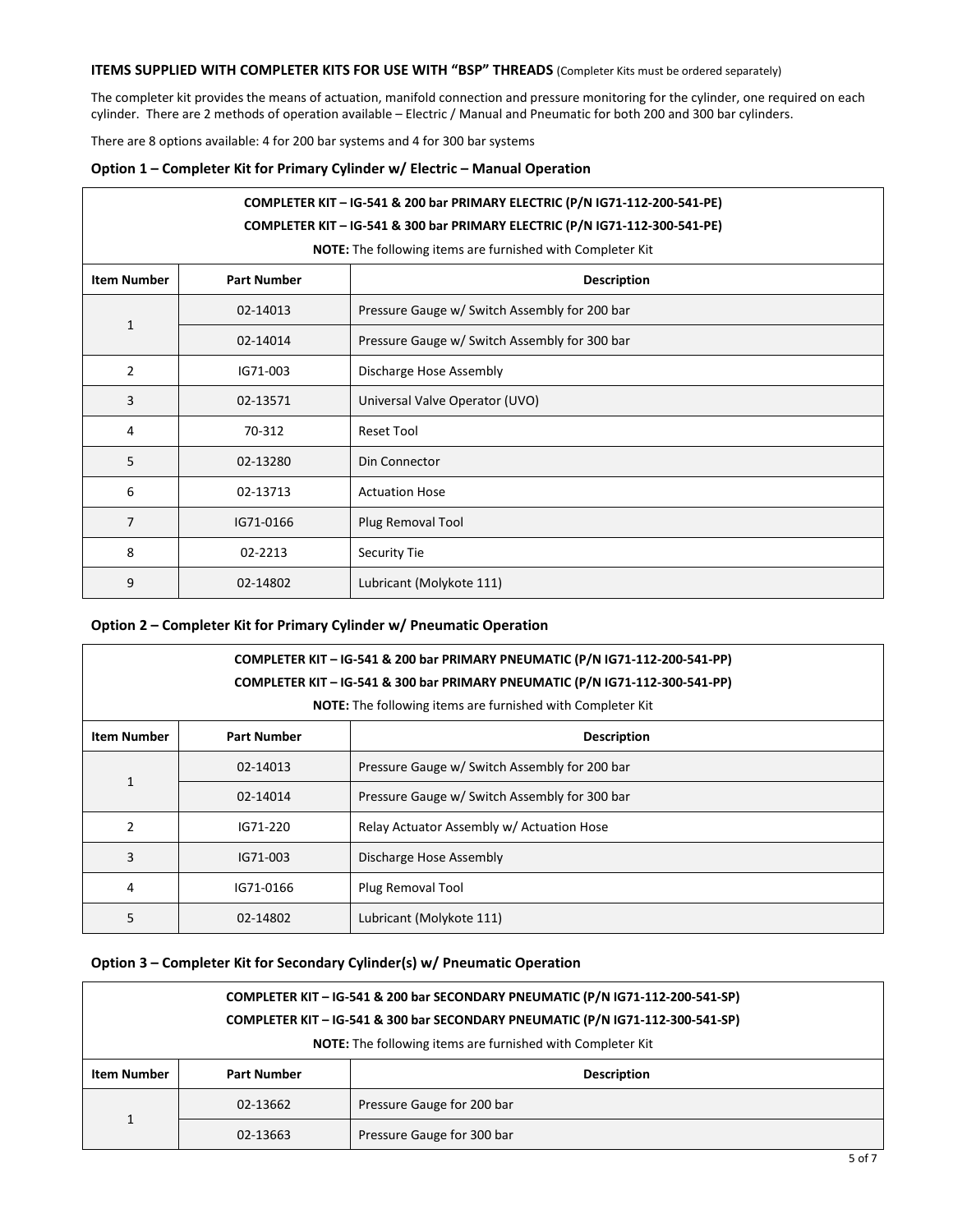| ∼ | IG71-104 | Pneumatic Actuator Assembly w/ Actuation Hose |
|---|----------|-----------------------------------------------|
| 3 | IG71-003 | Discharge Hose Assembly                       |
| 4 | 02-14802 | Lubricant (Molykote 111)                      |